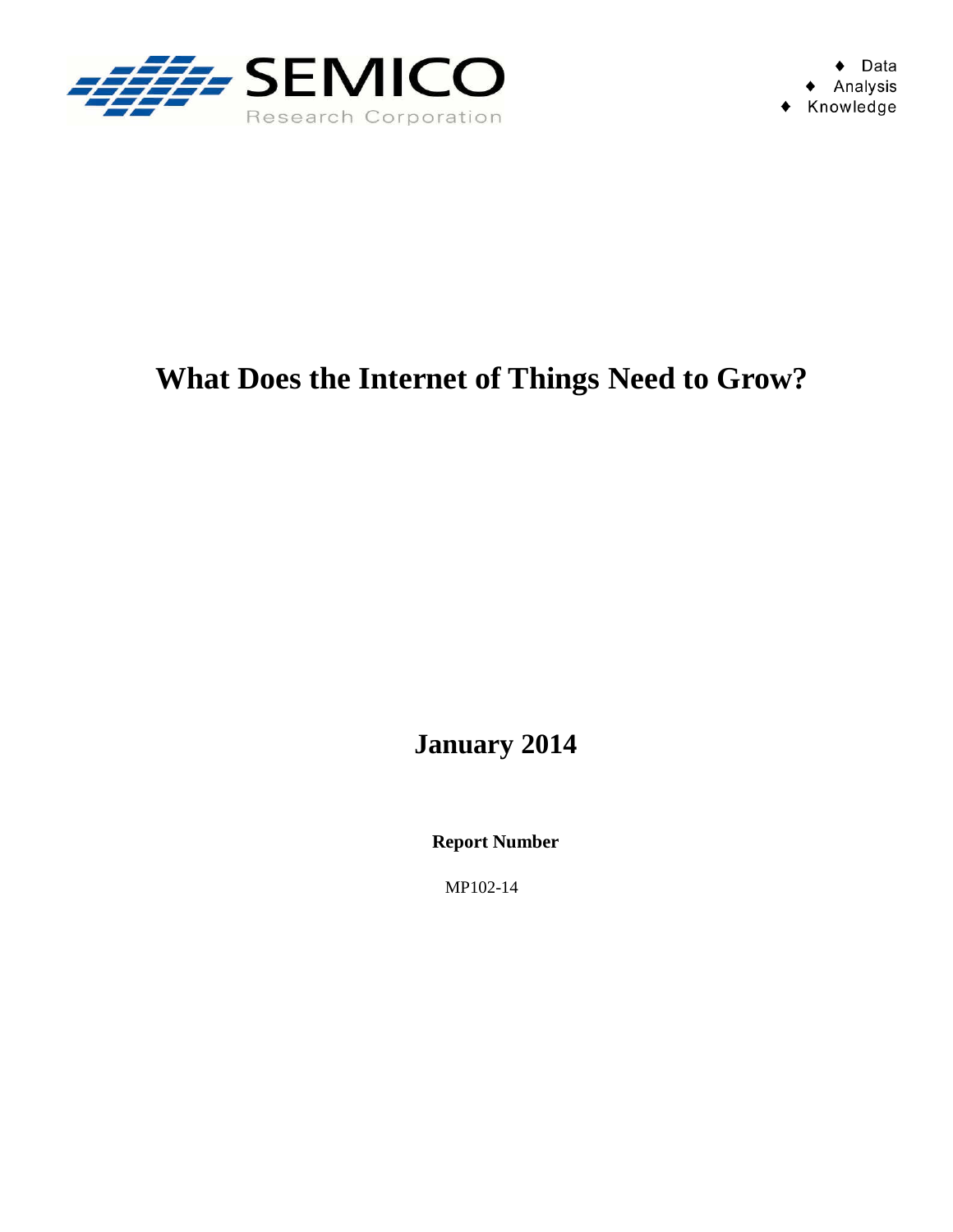© Copyright Semico Research Corp., 2013. All rights reserved.

Reproduction in whole or part is prohibited without the express written permission of Semico.

The contents of this report represent the interpretation and analysis of statistics and information that is generally available to the public or released by responsible agencies or individuals, but is not guaranteed as to its accuracy or completeness.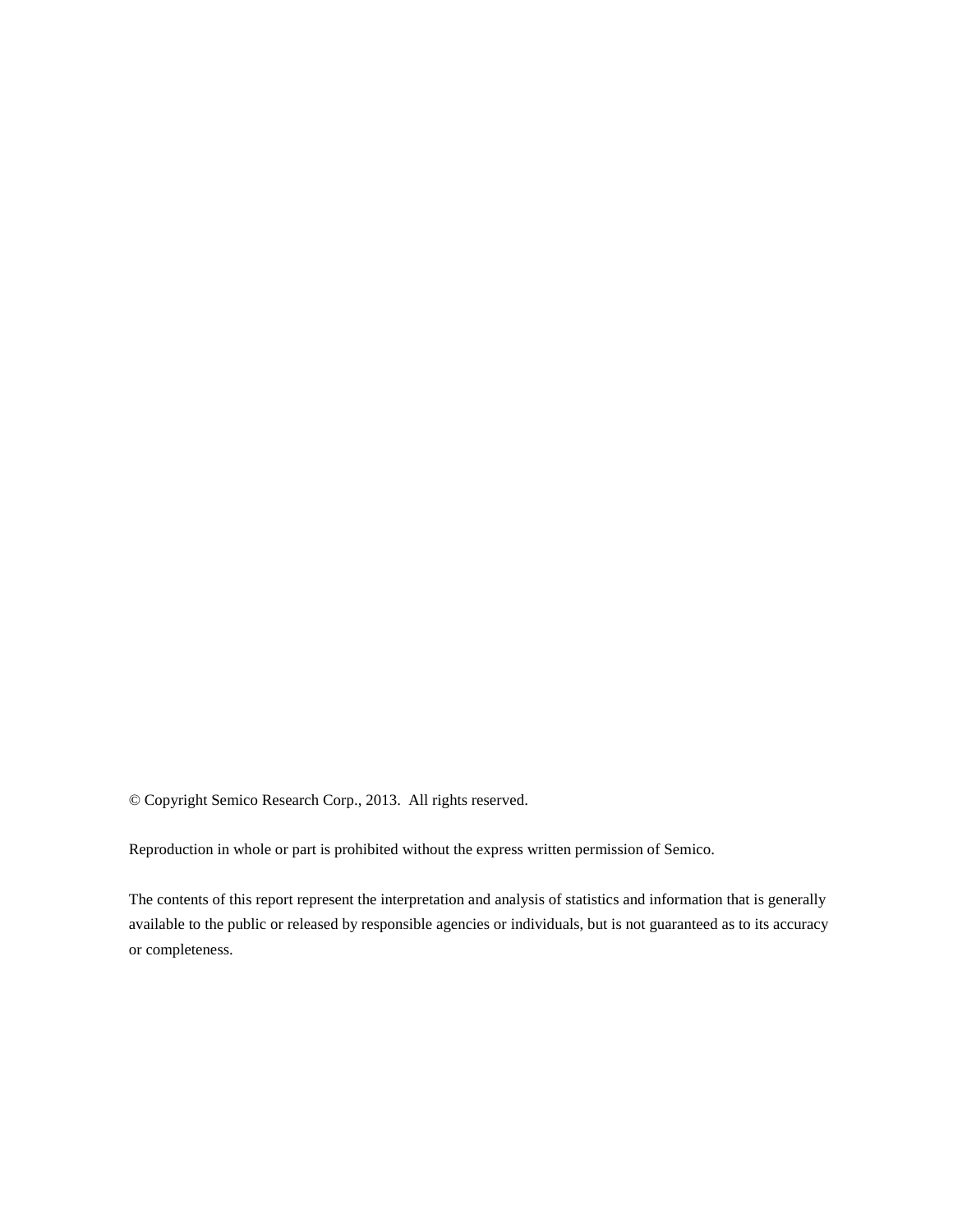## **Table of Contents**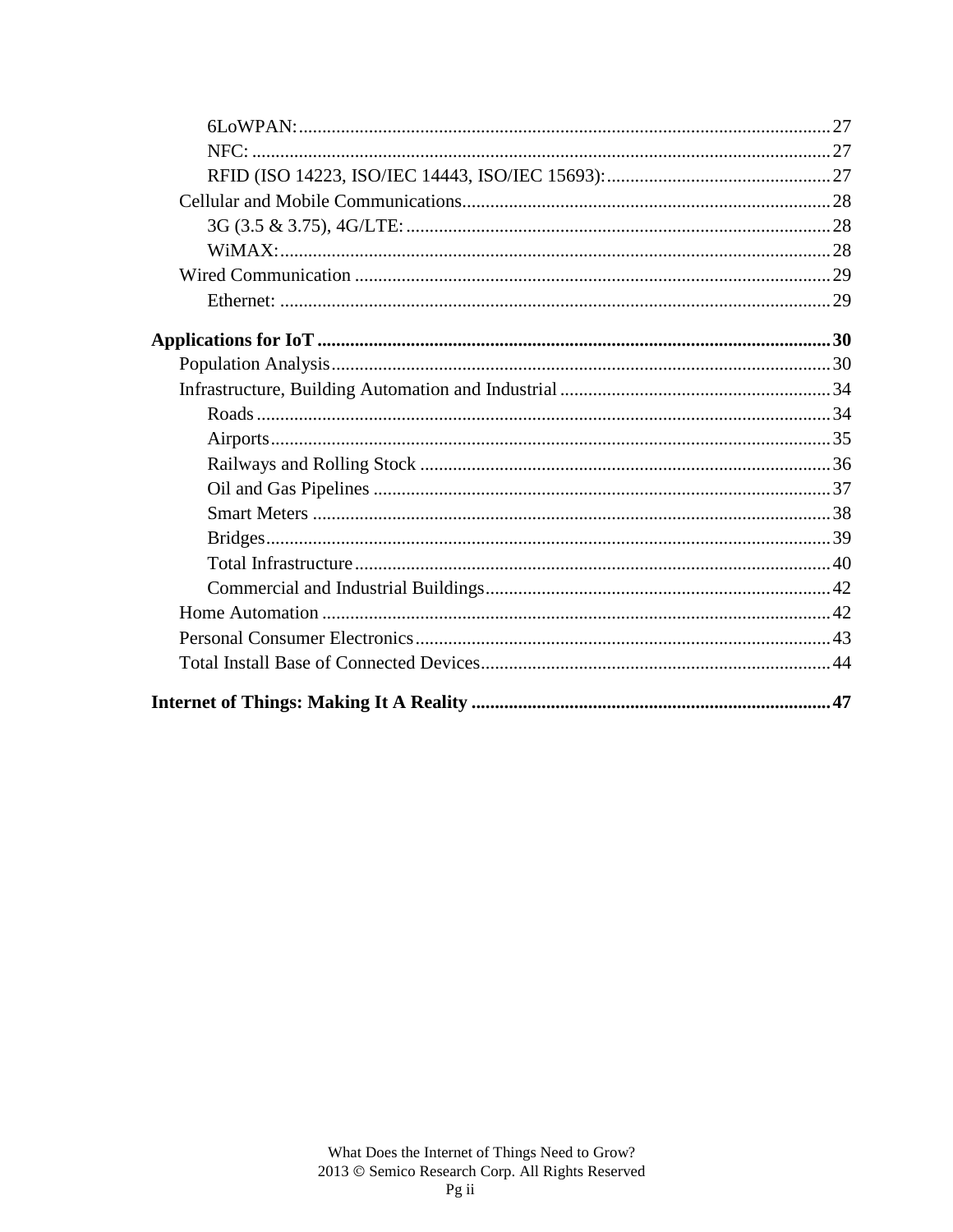## **List of Tables**

| Table 5: World Households by Top 10 Countries, with European Union Broken Out       |  |
|-------------------------------------------------------------------------------------|--|
|                                                                                     |  |
|                                                                                     |  |
|                                                                                     |  |
|                                                                                     |  |
|                                                                                     |  |
|                                                                                     |  |
|                                                                                     |  |
|                                                                                     |  |
| Table 14: Sensor Nodes for Infrastructure, Wired and Wireless (millions)41          |  |
|                                                                                     |  |
| Table 16: Connected Consumer Electronic Devices, Installed Base (millions) 43       |  |
| Table 17: Total Internet of Things Connected Devices, Installed Base (millions)  45 |  |